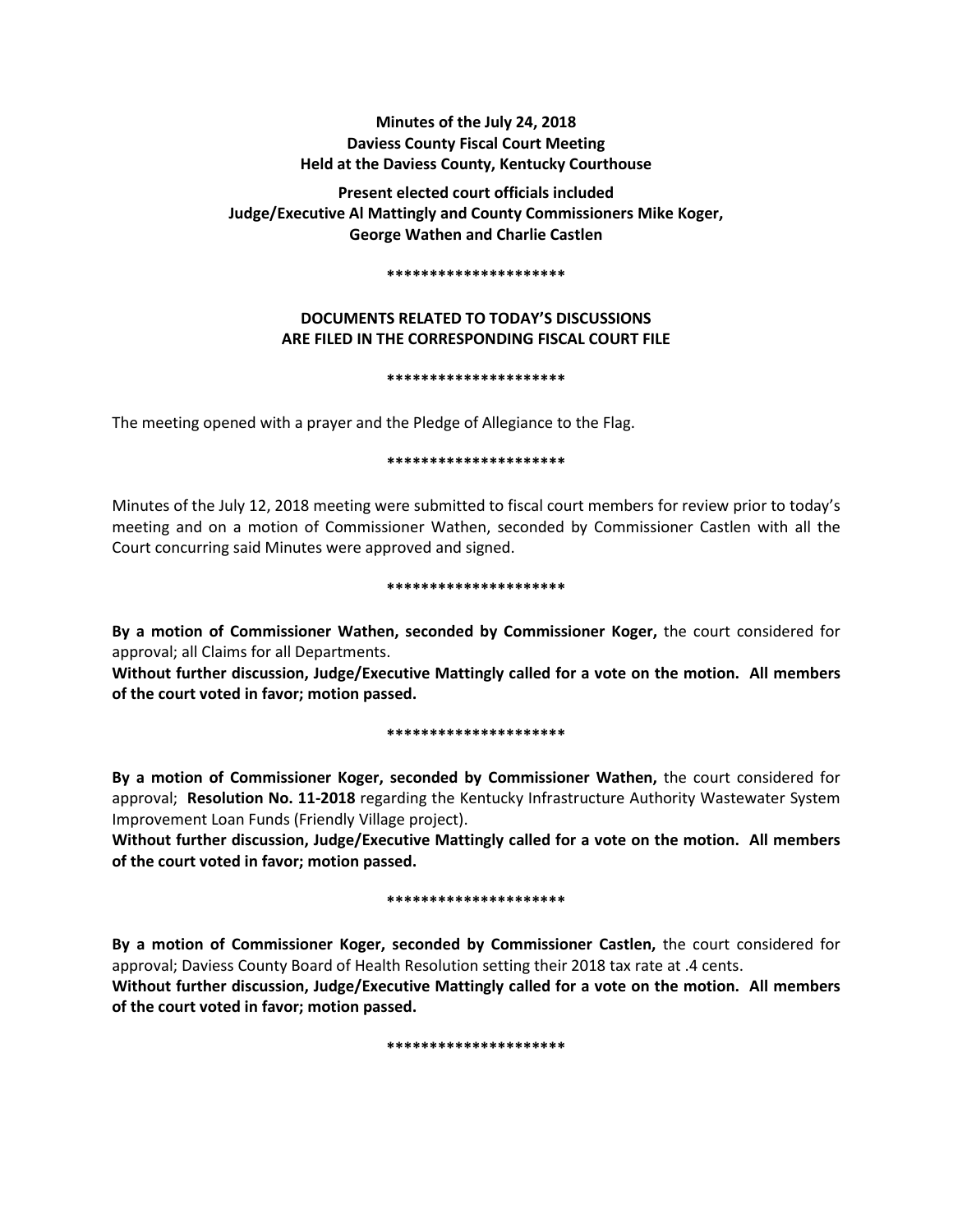**By a motion of Commissioner Wathen, seconded by Commissioner Castlen,** the court considered for approval; Easement (10' x 10') with Bellsouth at Horse Fork Creek Park for fiber service to Brook Hill Estates and Brook Hill Heritage Subdivisions.

**Without further discussion, Judge/Executive Mattingly called for a vote on the motion. All members of the court voted in favor; motion passed.** 

## **\*\*\*\*\*\*\*\*\*\*\*\*\*\*\*\*\*\*\*\*\***

**By a motion of Commissioner Wathen, seconded by Commissioner Koger,** the court considered for approval; Award Bids:

- **15-2018:** One (1) New Compact Track Loader (Landfill) to Bobcat of Evansville for \$62,210.88.
- **16-2018:** One (1) New Wheel Tractor Scraper (Landfill) to Whayne Supply for \$859,383.
- **23-2018:** New or Rebuilt Excavator Drive Unit (Landfill) to Rudd Equipment for \$26,487.39

**Without further discussion, Judge/Executive Mattingly called for a vote on the motion. All members of the court voted in favor; motion passed.** 

## **\*\*\*\*\*\*\*\*\*\*\*\*\*\*\*\*\*\*\*\*\***

**By a motion of Commissioner Wathen, seconded by Commissioner Koger,** the court considered for approval; Hire William Garris as a Solid Waste Heavy Equipment Operator effective July 23, 2018. **Without further discussion, Judge/Executive Mattingly called for a vote on the motion. All members of the court voted in favor; motion passed.** 

## **\*\*\*\*\*\*\*\*\*\*\*\*\*\*\*\*\*\*\*\*\***

**By a motion of Commissioner Wathen, seconded by Commissioner Koger,** the court considered for approval; **Second Reading of 3-2018;** KOC 620.48 (2018) - An Ordinance Relating to the Discontinuance of a Portion of Pleasant Valley Road.

**Without further discussion, Judge/Executive Mattingly called for a vote on the motion. All members of the court voted in favor; motion passed.** 

## **\*\*\*\*\*\*\*\*\*\*\*\*\*\*\*\*\*\*\*\*\***

**By a motion of Commissioner Wathen, seconded by Commissioner Koger,** the court considered for approval; **Second Reading of 4-2018;** KOC 620.49 (2018) - An Ordinance Relating to the Discontinuance of Old Lee Rudy Road.

**Without further discussion, Judge/Executive Mattingly called for a vote on the motion. All members of the court voted in favor; motion passed.** 

## **\*\*\*\*\*\*\*\*\*\*\*\*\*\*\*\*\*\*\*\*\***

# **Comments:**

Judge Mattingly noted that **Bid 24-2018:** Panther Creek Park Lighting Project (Parks) will be advertised.